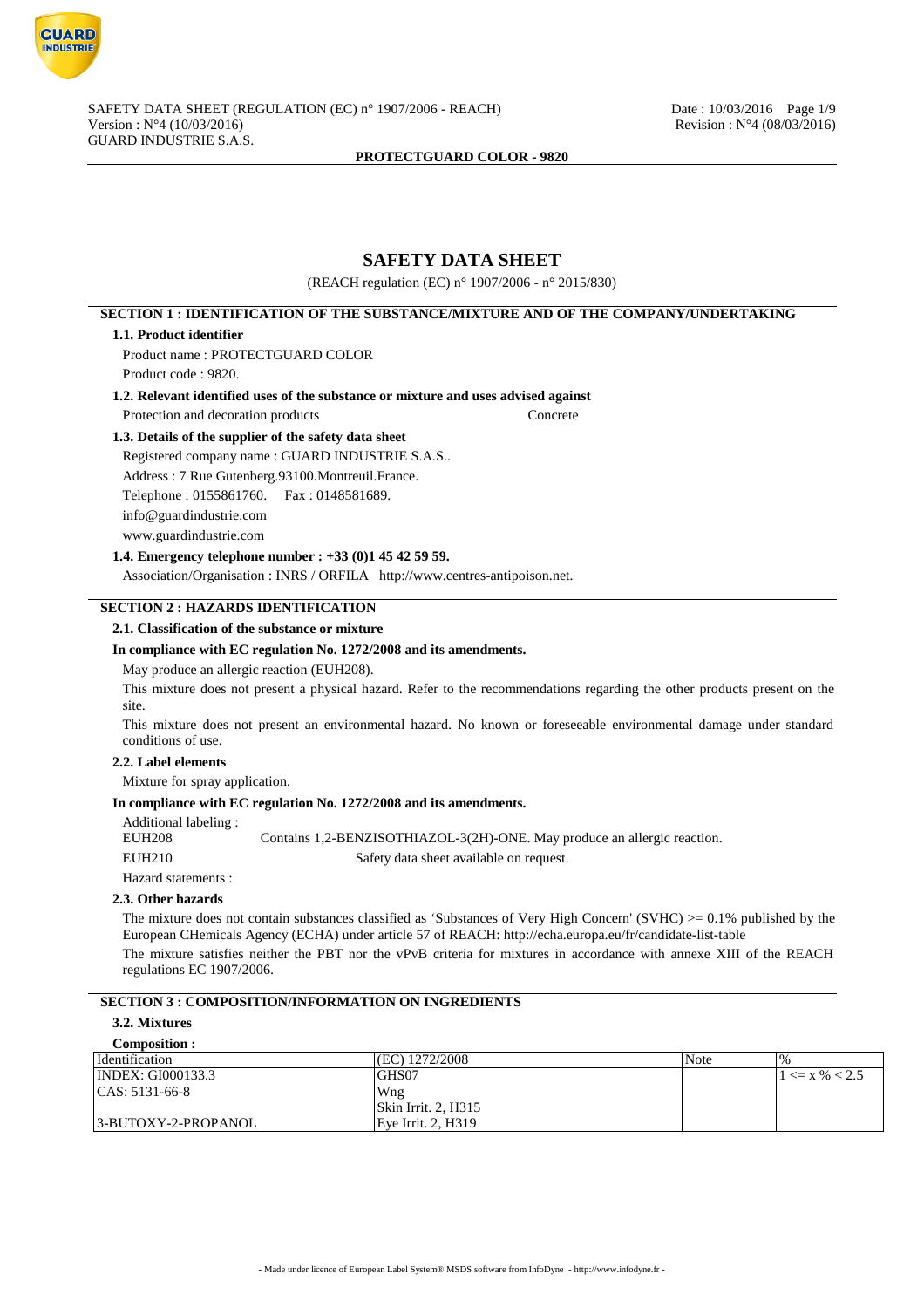

#### SAFETY DATA SHEET (REGULATION (EC) n° 1907/2006 - REACH) Date : 10/03/2016 Page 2/9 Version : N°4 (10/03/2016) Revision : N°4 (08/03/2016) GUARD INDUSTRIE S.A.S.

# **PROTECTGUARD COLOR - 9820**

| <b>INDEX: LRV.9820.1</b><br>CAS: 35435-21-3<br>EC: 252-558-3 | Aquatic Chronic 3, H412 | $1 \le x \, \% < 2.5$ |
|--------------------------------------------------------------|-------------------------|-----------------------|
| TRIETHOXY(2,4,4-TRIMETHYLPENTYL)SIL<br><b>ANE</b>            |                         |                       |
| INDEX: 613 088 00 6                                          | GHS07, GHS05, GHS09     | $0 \le x \% < 1$      |
| CAS: 2634-33-5                                               | Dgr                     |                       |
| EC: 220-120-9                                                | Acute Tox. 4, H302      |                       |
|                                                              | Skin Irrit. 2, H315     |                       |
| 1,2-BENZISOTHIAZOL-3(2H)-ONE                                 | Skin Sens. 1, H317      |                       |
|                                                              | Eye Dam. 1, H318        |                       |
|                                                              | Aquatic Acute 1, H400   |                       |
|                                                              | $M$ Acute = 1           |                       |

# **SECTION 4 : FIRST AID MEASURES**

As a general rule, in case of doubt or if symptoms persist, always call a doctor.

NEVER induce swallowing by an unconscious person.

# **4.1. Description of first aid measures**

# **In the event of exposure by inhalation :**

In the event of an allergic reaction, seek medical attention.

# **In the event of splashes or contact with eyes :**

Wash immediately and thoroughly with water during 15 minutes. Consult a doctor.

# **In the event of splashes or contact with skin :**

In the event of an allergic reaction, seek medical attention.

Wash with water and soap. if any sign/symptom develops seek for medical assistance.

# **In the event of swallowing :**

Seek medical attention, showing the label.

# **4.2. Most important symptoms and effects, both acute and delayed**

No data available.

# **4.3. Indication of any immediate medical attention and special treatment needed**

No data available.

# **SECTION 5 : FIREFIGHTING MEASURES**

# Non-flammable.

# **5.1. Extinguishing media**

#### **Suitable methods of extinction**

In the event of a fire, use :

- multipurpose ABC powder

#### **Unsuitable methods of extinction**

In the event of a fire, do not use :

- water jet

## **5.2. Special hazards arising from the substance or mixture**

A fire will often produce a thick black smoke. Exposure to decomposition products may be hazardous to health.

Do not breathe in smoke.

In the event of a fire, the following may be formed :

- carbon monoxide (CO)

- carbon dioxide (CO2)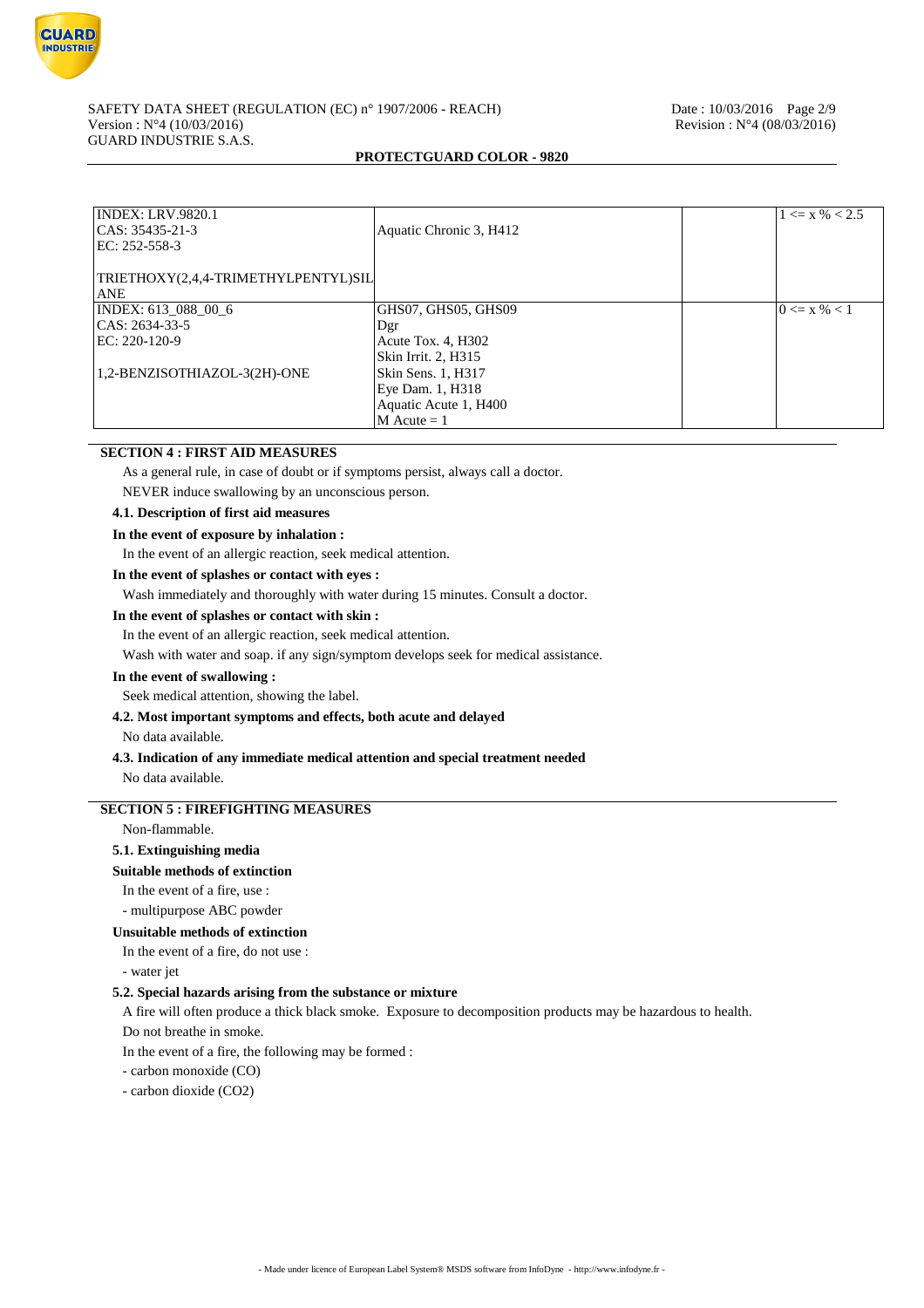

# **5.3. Advice for firefighters**

No data available.

# **SECTION 6 : ACCIDENTAL RELEASE MEASURES**

#### **6.1. Personal precautions, protective equipment and emergency procedures**

Consult the safety measures listed under headings 7 and 8.

# **For first aid worker**

First aid workers will be equipped with suitable personal protective equipment (See section 8).

#### **6.2. Environmental precautions**

Contain and control the leaks or spills with non-combustible absorbent materials such as sand, earth, vermiculite, diatomaceous earth in drums for waste disposal.

Prevent any material from entering drains or waterways.

# **6.3. Methods and material for containment and cleaning up**

Clean preferably with a detergent, do not use solvents.

#### **6.4. Reference to other sections**

No data available.

# **SECTION 7 : HANDLING AND STORAGE**

Requirements relating to storage premises apply to all facilities where the mixture is handled. Professionnal use only.

#### **7.1. Precautions for safe handling**

Always wash hands after handling.

Remove and wash contaminated clothing before re-using.

# **Fire prevention :**

Prevent access by unauthorised personnel.

**Recommended equipment and procedures :**

#### For personal protection, see section 8.

Observe precautions stated on label and also industrial safety regulations.

#### **Prohibited equipment and procedures :**

No smoking, eating or drinking in areas where the mixture is used.

#### **7.2. Conditions for safe storage, including any incompatibilities**

Maximal storage time : 12 Months

#### **Storage**

Storage temperature : between 5 and 25°C.

# **Packaging**

Always keep in packaging made of an identical material to the original.

#### **7.3. Specific end use(s)**

No data available.

# **SECTION 8 : EXPOSURE CONTROLS/PERSONAL PROTECTION**

# **8.1. Control parameters**

No data available.

# **Derived no effect level (DNEL) or derived minimum effect level (DMEL):**

TRIETHOXY(2,4,4-TRIMETHYLPENTYL)SILANE (CAS: 35435-21-3)<br>Final use: Workers. Final use: Workers.<br>
Exposure method: Series and Muslim Dermal contact.<br>
Dermal contact. Exposure method:<br>Potential health effects: Long term systemic effects. DNEL : 12 mg/kg body weight/day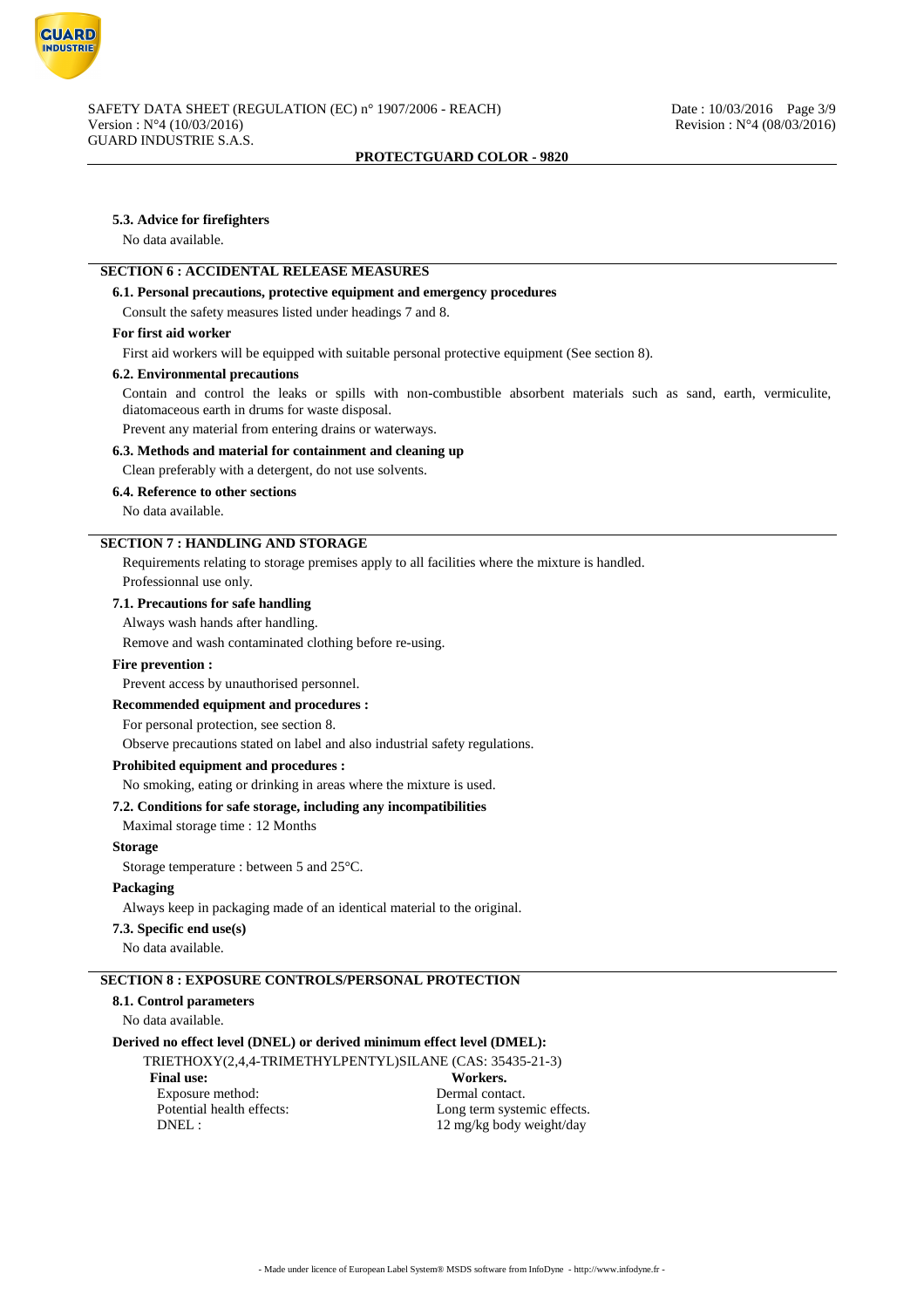

Exposure method: Inhalation.<br>
Potential health effects:  $\qquad \qquad$  Long term

Exposure method: Inhalation.<br>
Potential health effects: Long term<br>
Long term

Exposure method: Ingestion.<br>
Potential health effects: Short term

Exposure method: Ingestion.<br>
Potential health effects: <br>
Long term

Exposure method: Dermal contact.<br>
Potential health effects: Short term syste

Exposure method: Dermal contact.

Exposure method: Inhalation.

Exposure method: Inhalation.<br>
Potential health effects: Short term<br>
Short term

Exposure method: Inhalation.

#### **Predicted no effect concentration (PNEC):**

TRIETHOXY(2,4,4-TRIMETHYLPENTYL)SILANE (CAS: 35435-21-3) Environmental compartment: Soil.<br>PNEC : 1020 1020 mg/kg

Environmental compartment: Fresh water. PNEC : 0.64 mg/l

Environmental compartment: Sea water. PNEC : 0.064 mg/l

Environmental compartment: Intermittent waste water. PNEC : 1 mg/l

Environmental compartment: Fresh water sediment.

Potential health effects:<br>
DNEL:<br>  $84 \text{ ms of substance/m3}$ 84 mg of substance/m3

Long term local effects. DNEL : 84 mg of substance/m3

# Final use: Man exposed via the environment.

Potential health effects:<br>
DNEL:<br>  $7.5 \text{ mg/kg}$  hody weight/day 7.5 mg/kg body weight/day

Potential health effects:<br>
DNEL:<br>  $1.25 \text{ m/s}$  hody weight/day 1.25 mg/kg body weight/day

Short term systemic effects. DNEL : 43 mg/kg body weight/day

Potential health effects:<br>
DNEL:<br>  $7 \text{ mg/kg body weight/day}$ 7 mg/kg body weight/day

Potential health effects:<br>
DNEL:<br>
107.2 mg of substance/m3 107.2 mg of substance/m3

Potential health effects:<br>
DNEL:<br>
107.2 mg of substance/n<br>
107.2 mg of substance/n 107.2 mg of substance/m3

Potential health effects:<br>
DNEL:<br>
17.9 mg of substance/m3  $17.9$  mg of substance/m3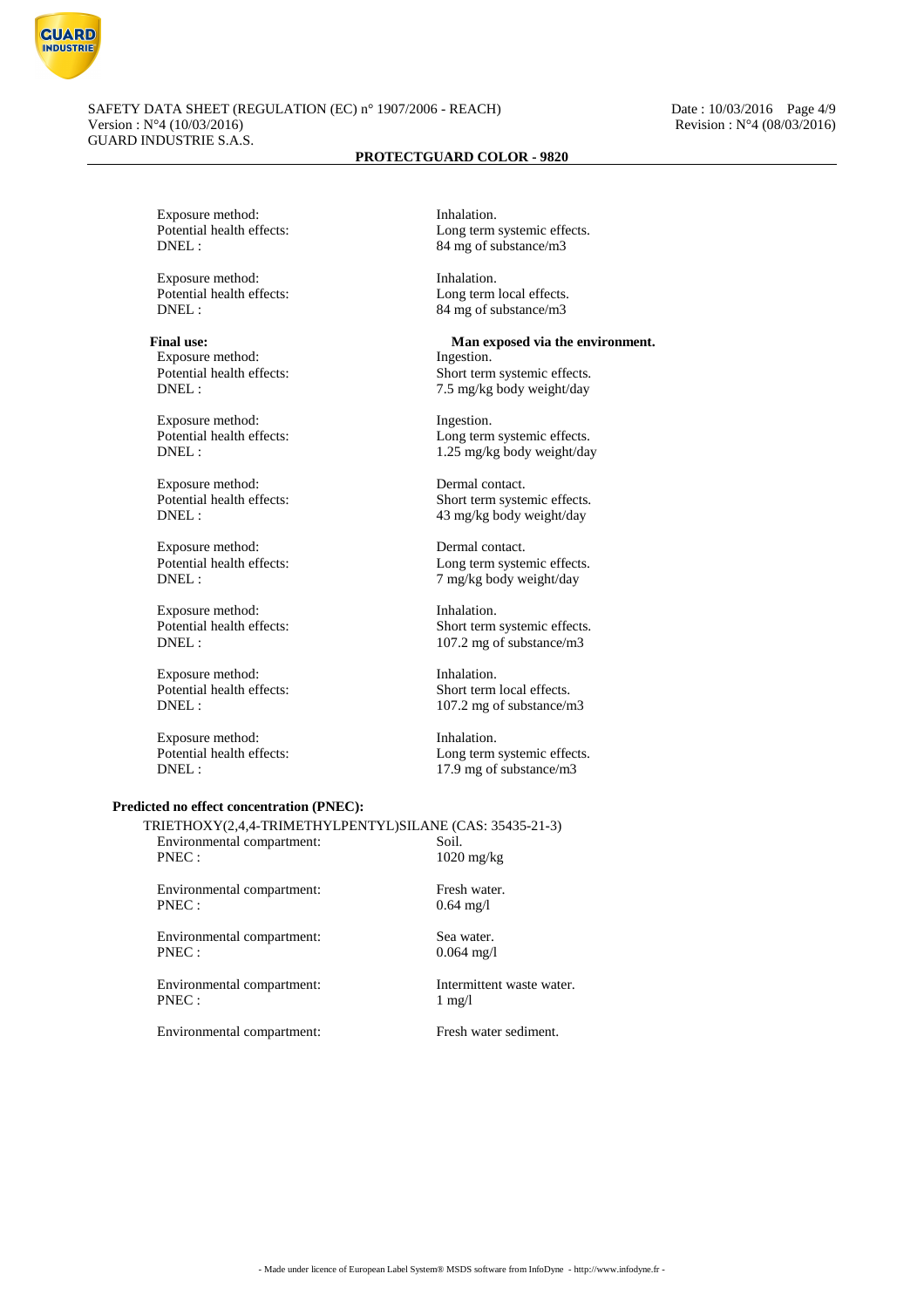

Environmental compartment: Marine sediment.<br>PNEC: 509 mg/kg

Environmental compartment: Waste water treatment plant. PNEC : 10 mg/l

Environmental compartment: Salt water predators (oral). PNEC : 10 g/kg

PNEC : 5090 mg/kg

 $509$  mg/kg

# **8.2. Exposure controls**

# **Personal protection measures, such as personal protective equipment**

Pictogram(s) indicating the obligation of wearing personal protective equipment (PPE) :



Use personal protective equipment that is clean and has been properly maintained.

Store personal protective equipment in a clean place, away from the work area.

Never eat, drink or smoke during use. Remove and wash contaminated clothing before re-using. Ensure that there is adequate ventilation, especially in confined areas.

# **- Eye / face protection**

Avoid contact with eyes.

Use eye protectors designed to protect against liquid splashes

Before handling, wear safety goggles in accordance with standard EN166.

# **- Hand protection**

Wear suitable protective gloves in the event of prolonged or repeated skin contact.

Use suitable protective gloves that are resistant to chemical agents in accordance with standard EN374.

Gloves must be selected according to the application and duration of use at the workstation.

Protective gloves need to be selected according to their suitability for the workstation in question : other chemical products that may be handled, necessary physical protections (cutting, pricking, heat protection), level of dexterity required.

Type of gloves recommended :

- Natural latex
- Nitrile rubber (butadiene-acrylonitrile copolymer rubber (NBR))
- PVC (polyvinyl chloride)
- Butyl Rubber (Isobutylene-isoprene copolymer)
- Recommended properties :
- Impervious gloves in accordance with standard EN374
- **Body protection**

Work clothing worn by personnel shall be laundered regularly.

After contact with the product, all parts of the body that have been soiled must be washed.

**- Respiratory protection**

In case of long time application or use in a bad ventilated area, use a F3-type mask.

# **SECTION 9 : PHYSICAL AND CHEMICAL PROPERTIES**

# **9.1. Information on basic physical and chemical properties**

**General information :**

Physical state : Fluid liquid.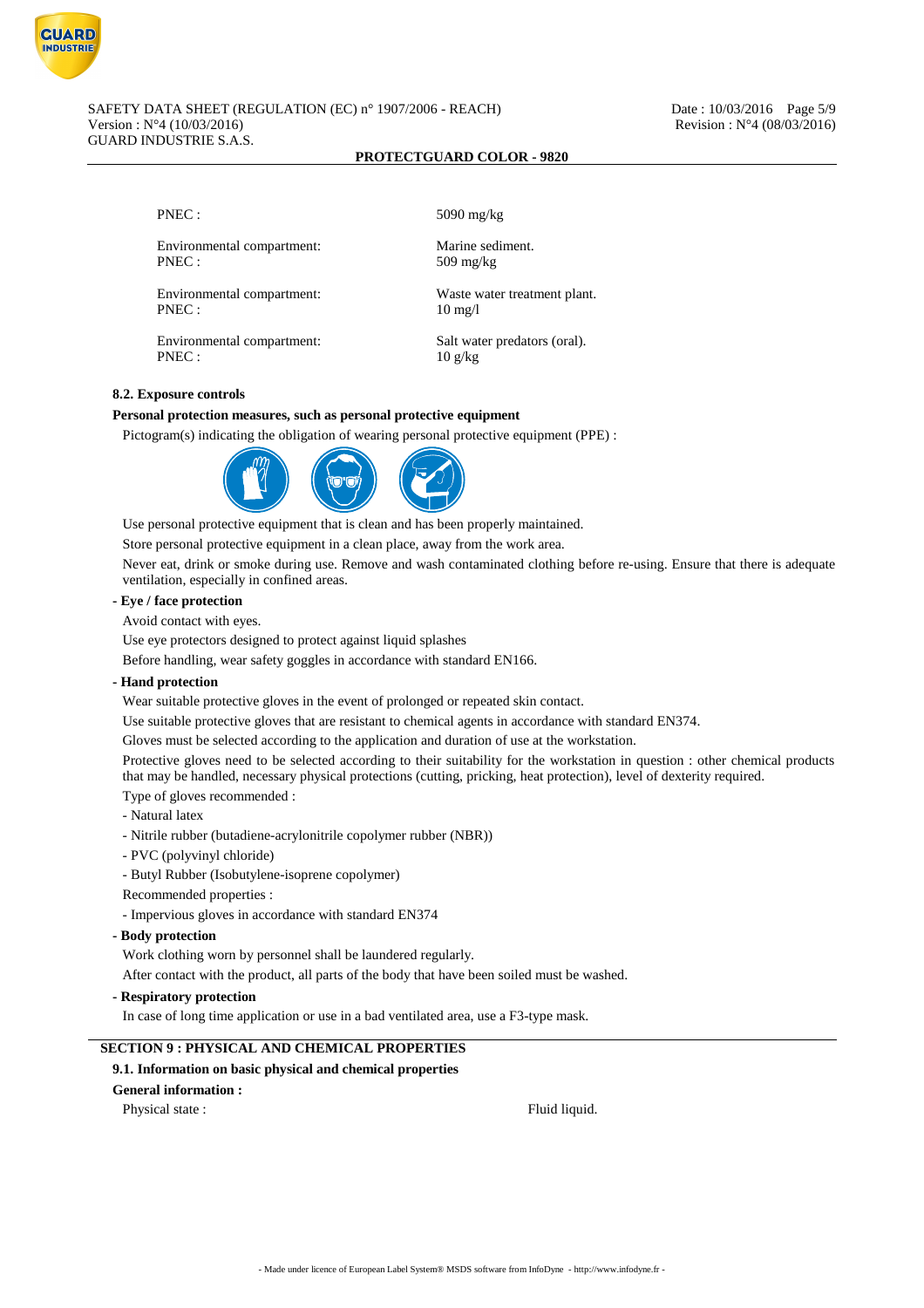

|  |  | Important health, safety and environmental information |  |
|--|--|--------------------------------------------------------|--|
|  |  |                                                        |  |

| pH:                                       | $8.50 + (-0.5)$ |
|-------------------------------------------|-----------------|
|                                           | Slightly basic. |
| Boiling point/boiling range:              | Not specified.  |
| Flash point interval :                    | Not relevant.   |
| Vapour pressure $(50^{\circ}C)$ :         | Not relevant.   |
| Density:                                  | $=1$            |
| Water solubility:                         | Soluble.        |
| Melting point/melting range :             | Not specified.  |
| Self-ignition temperature :               | Not specified.  |
| Decomposition point/decomposition range : | Not specified.  |
| 9.2. Other information                    |                 |

N/A

# **SECTION 10 : STABILITY AND REACTIVITY**

#### **10.1. Reactivity**

No data available.

#### **10.2. Chemical stability**

This mixture is stable under the recommended handling and storage conditions in section 7.

**10.3. Possibility of hazardous reactions**

No data available.

#### **10.4. Conditions to avoid**

Avoid :

- frost

#### **10.5. Incompatible materials**

**10.6. Hazardous decomposition products**

The thermal decomposition may release/form :

- carbon monoxide (CO)

- carbon dioxide (CO2)

# **SECTION 11 : TOXICOLOGICAL INFORMATION**

# **11.1. Information on toxicological effects**

No data available.

# **11.1.1. Substances**

#### **Acute toxicity :**

1,2-BENZISOTHIAZOL-3(2H)-ONE (CAS: 2634-33-5)<br>Oral route : LD50  $LD50 = 500$  mg/kg Species : Rat

# **11.1.2. Mixture**

**Respiratory or skin sensitisation :**

Contains at least one sensitising substance. May cause an allergic reaction.

# **SECTION 12 : ECOLOGICAL INFORMATION**

#### **12.1. Toxicity**

#### **12.1.1. Substances**

1,2-BENZISOTHIAZOL-3(2H)-ONE (CAS: 2634-33-5) Fish toxicity : LC50 < 1 mg/l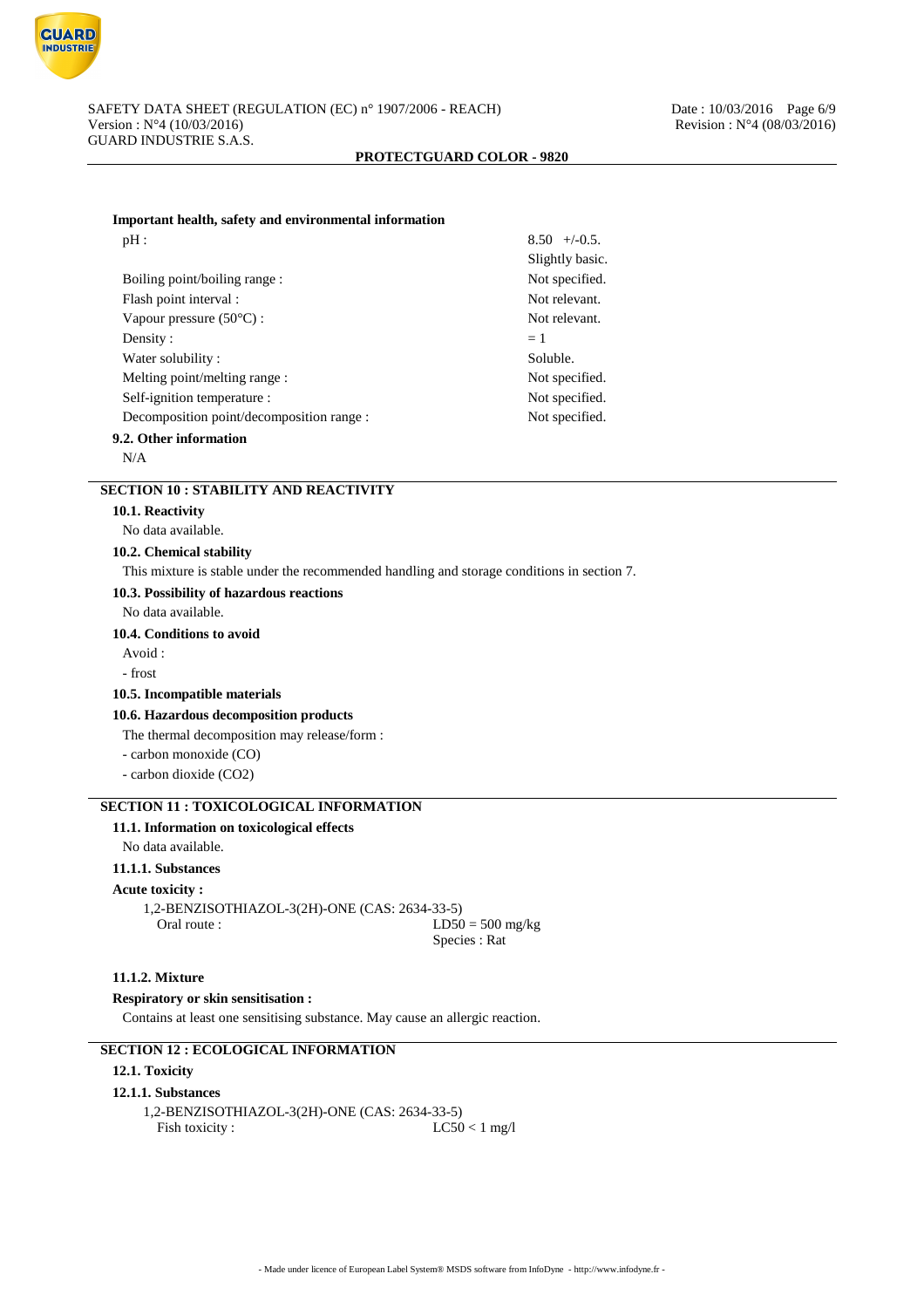

|                                                                               | Duration of exposure : 96 h                                                                  |
|-------------------------------------------------------------------------------|----------------------------------------------------------------------------------------------|
| Crustacean toxicity:                                                          | $EC50 < 1$ mg/l                                                                              |
|                                                                               | Duration of exposure : 48 h                                                                  |
| Algae toxicity:                                                               | $ECr50 < 1$ mg/l                                                                             |
|                                                                               | Duration of exposure : 72 h                                                                  |
| TRIETHOXY(2,4,4-TRIMETHYLPENTYL)SILANE (CAS: 35435-21-3)                      |                                                                                              |
| Fish toxicity:                                                                | $LC50 \le 100$ mg/l<br>Duration of exposure : 96 h                                           |
|                                                                               |                                                                                              |
| Crustacean toxicity:                                                          | $EC50 \le 100$ mg/l                                                                          |
| Algae toxicity:                                                               | $ECr50 \le 100$ mg/l                                                                         |
| 12.1.2. Mixtures                                                              |                                                                                              |
| No aquatic toxicity data available for the mixture.                           |                                                                                              |
| 12.2. Persistence and degradability                                           |                                                                                              |
| 12.2.1. Substances                                                            |                                                                                              |
| 1,2-BENZISOTHIAZOL-3(2H)-ONE (CAS: 2634-33-5)<br>Biodegradability:            | Non-rapidly degradable.                                                                      |
| TRIETHOXY(2,4,4-TRIMETHYLPENTYL)SILANE (CAS: 35435-21-3)<br>Biodegradability: | no degradability data is available, the substance is considered as not degrading<br>quickly. |
| 12.3. Bioaccumulative potential                                               |                                                                                              |
| 12.3.1. Substances                                                            |                                                                                              |
| 1,2-BENZISOTHIAZOL-3(2H)-ONE (CAS: 2634-33-5)                                 |                                                                                              |
| Octanol/water partition coefficient :                                         | $log Koe = 1.45$                                                                             |
| Bioaccumulation:                                                              | $BCF = 2$                                                                                    |
| 12.4. Mobility in soil                                                        |                                                                                              |
| No data available.                                                            |                                                                                              |
| 12.5. Results of PBT and vPvB assessment                                      |                                                                                              |
| No data available.                                                            |                                                                                              |
| 12.6. Other adverse effects                                                   |                                                                                              |
| No data available.                                                            |                                                                                              |
|                                                                               |                                                                                              |

# **SECTION 13 : DISPOSAL CONSIDERATIONS**

Proper waste management of the mixture and/or its container must be determined in accordance with Directive 2008/98/EC.

# **13.1. Waste treatment methods**

Do not pour into drains or waterways.

#### **Waste :**

Waste management is carried out without endangering human health, without harming the environment and, in particular without risk to water, air, soil, plants or animals.

Recycle or dispose of waste in compliance with current legislation, preferably via a certified collector or company.

Do not contaminate the ground or water with waste, do not dispose of waste into the environment.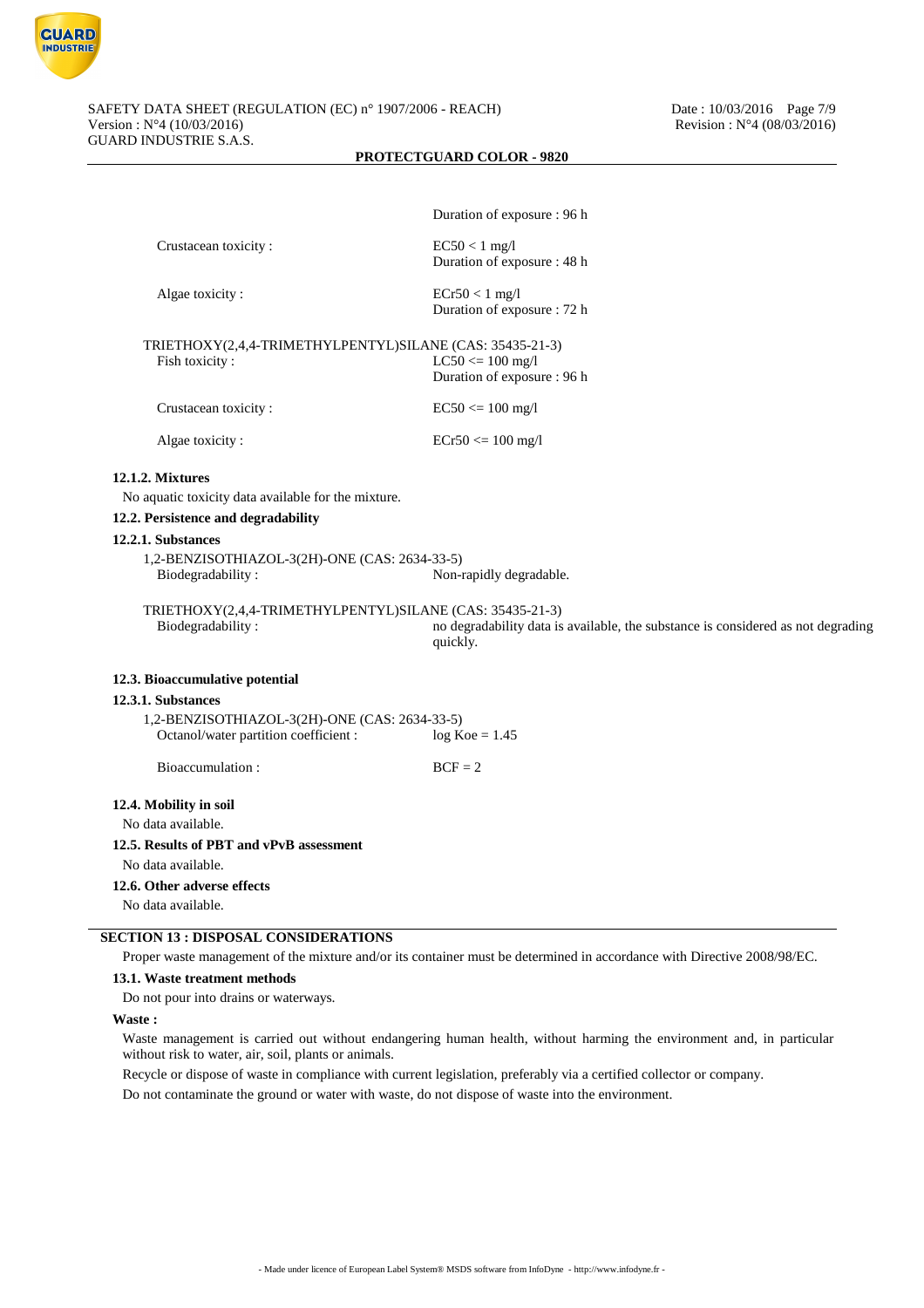

#### **Soiled packaging :**

Empty container completely. Keep label(s) on container. Give to a certified disposal contractor.

# **SECTION 14 : TRANSPORT INFORMATION**

Exempt from transport classification and labelling.

Transport product in compliance with provisions of the ADR for road, RID for rail, IMDG for sea and ICAO/IATA for air transport (ADR 2015 - IMDG 2014 - ICAO/IATA 2015).

#### **SECTION 15 : REGULATORY INFORMATION**

# **15.1. Safety, health and environmental regulations/legislation specific for the substance or mixture**

#### **- Classification and labelling information included in section 2:**

The following regulations have been used:

- EU Regulation No. 1272/2008 amended by EU Regulation No. 487/2013.

- EU Regulation No. 1272/2008 amended by EU Regulation No. 758/2013.
- EU Regulation No. 1272/2008 amended by EU Regulation No. 944/2013.
- EU Regulation No. 1272/2008 amended by EU Regulation No. 605/2014.
- EU Regulation No. 1272/2008 amended by EU Regulation No. 1297/2014.

#### **- Container information:**

No data available.

- **Particular provisions :**
- No data available.

#### **15.2. Chemical safety assessment**

No data available.

# **SECTION 16 : OTHER INFORMATION**

Since the user's working conditions are not known by us, the information supplied on this safety data sheet is based on our current level of knowledge and on national and community regulations.

The mixture must not be used for other uses than those specified in section 1 without having first obtained written handling instructions.

It is at all times the responsibility of the user to take all necessary measures to comply with legal requirements and local regulations.

The information in this safety data sheet must be regarded as a description of the safety requirements relating to the mixture and not as a guarantee of the properties thereof.

#### **Wording of the phrases mentioned in section 3 :**

| H <sub>3</sub> 02 | Harmful if swallowed.                              |
|-------------------|----------------------------------------------------|
| H315              | Causes skin irritation.                            |
| H317              | May cause an allergic skin reaction.               |
| H318              | Causes serious eye damage.                         |
| H319              | Causes serious eye irritation.                     |
| H400              | Very toxic to aquatic life.                        |
| H412              | Harmful to aquatic life with long lasting effects. |
|                   |                                                    |

#### **Abbreviations :**

DNEL : Derived No-Effect Level

PNEC : Predicted No-Effect Concentration

ADR : European agreement concerning the international carriage of dangerous goods by Road.

IMDG : International Maritime Dangerous Goods.

IATA : International Air Transport Association.

ICAO : International Civil Aviation Organisation

RID : Regulations concerning the International carriage of Dangerous goods by rail.